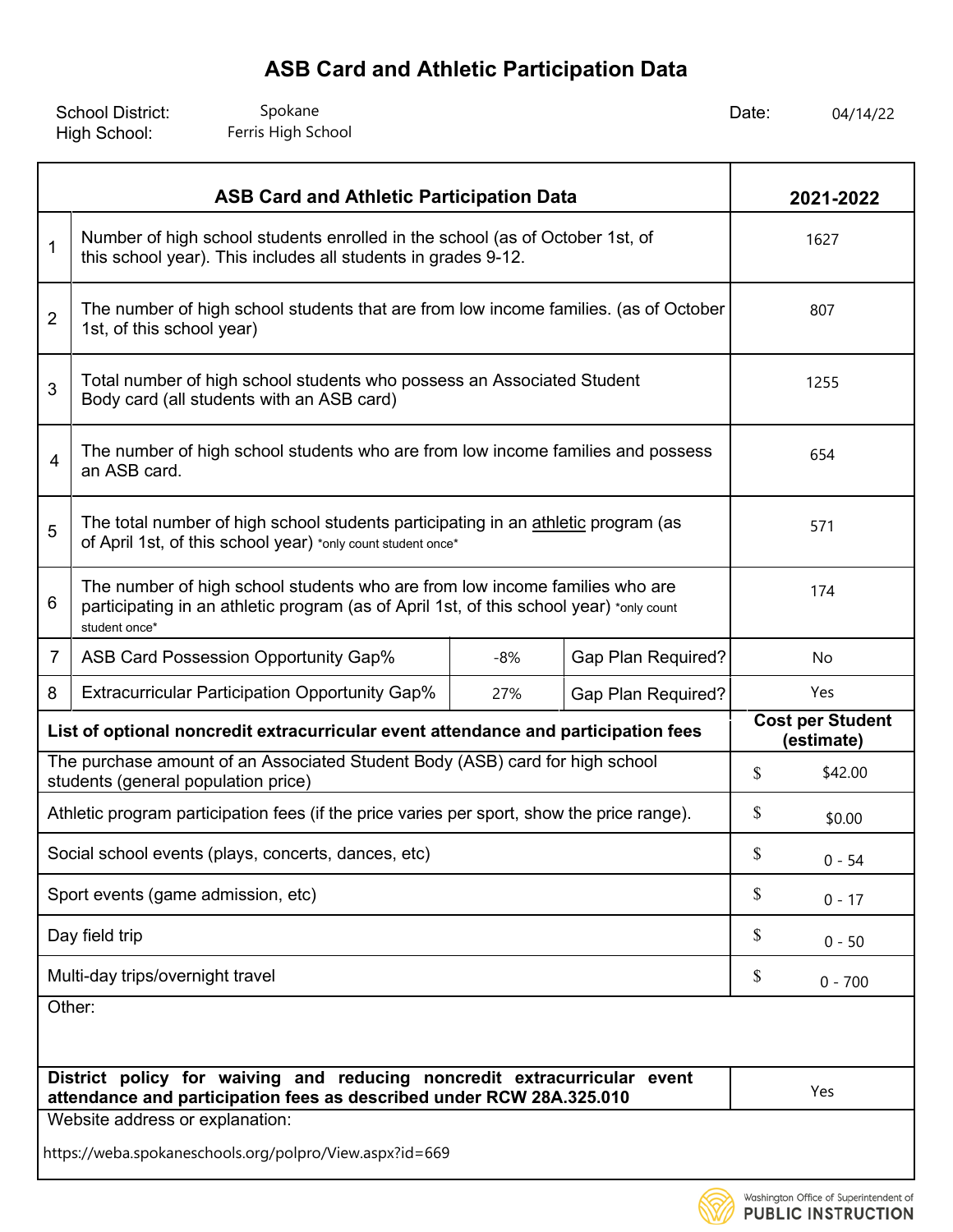School District: Spokane Spokane Spokane and Date: High School: Spokane Spokane Spokane Spokane Spokane Spokane Spokane Berner (1992) and Spokane Spokane Spokane Spokane Spokane Spoka<br>
Spokane Spokane Spokane Spokane Spokane Spokane Spokane Spokane Spokane Spokane Spokane Spokane Spokane Spoka

| <b>ASB Card and Athletic Participation Data</b>                                                                                                  |                                                                                                                                                                                         |     |                           | 2021-2022                             |            |  |
|--------------------------------------------------------------------------------------------------------------------------------------------------|-----------------------------------------------------------------------------------------------------------------------------------------------------------------------------------------|-----|---------------------------|---------------------------------------|------------|--|
| 1                                                                                                                                                | Number of high school students enrolled in the school (as of October 1st, of<br>this school year). This includes all students in grades 9-12.                                           |     |                           |                                       | 1808       |  |
| $\overline{2}$                                                                                                                                   | The number of high school students that are from low income families. (as of October<br>1st, of this school year)                                                                       |     |                           | 779                                   |            |  |
| 3                                                                                                                                                | Total number of high school students who possess an Associated Student<br>Body card (all students with an ASB card)                                                                     |     |                           |                                       | 965        |  |
| The number of high school students who are from low income families and possess<br>4<br>an ASB card.                                             |                                                                                                                                                                                         |     |                           | 231                                   |            |  |
| 5                                                                                                                                                | The total number of high school students participating in an athletic program (as<br>of April 1st, of this school year) *only count student once*                                       |     |                           |                                       | 764        |  |
| 6                                                                                                                                                | The number of high school students who are from low income families who are<br>participating in an athletic program (as of April 1st, of this school year) *only count<br>student once* |     |                           |                                       | 163        |  |
| 7                                                                                                                                                | ASB Card Possession Opportunity Gap%                                                                                                                                                    | 42% | <b>Gap Plan Required?</b> | Yes                                   |            |  |
| 8                                                                                                                                                | <b>Extracurricular Participation Opportunity Gap%</b>                                                                                                                                   | 37% | <b>Gap Plan Required?</b> | Yes                                   |            |  |
| List of optional noncredit extracurricular event attendance and participation fees                                                               |                                                                                                                                                                                         |     |                           | <b>Cost per Student</b><br>(estimate) |            |  |
| The purchase amount of an Associated Student Body (ASB) card for high school<br>students (general population price)                              |                                                                                                                                                                                         |     | \$                        | \$42.00                               |            |  |
| Athletic program participation fees (if the price varies per sport, show the price range).                                                       |                                                                                                                                                                                         |     |                           | \$                                    | \$0.00     |  |
|                                                                                                                                                  | Social school events (plays, concerts, dances, etc)                                                                                                                                     |     |                           | \$                                    | $0 - 14$   |  |
| Sport events (game admission, etc)                                                                                                               |                                                                                                                                                                                         |     |                           | \$                                    | $0 - 17$   |  |
| Day field trip                                                                                                                                   |                                                                                                                                                                                         |     |                           | \$                                    | $0 - 50$   |  |
| Multi-day trips/overnight travel                                                                                                                 |                                                                                                                                                                                         |     |                           | \$                                    | $0 - 2500$ |  |
| Other:                                                                                                                                           |                                                                                                                                                                                         |     |                           |                                       |            |  |
| District policy for waiving and reducing noncredit extracurricular event<br>attendance and participation fees as described under RCW 28A.325.010 |                                                                                                                                                                                         |     |                           | Yes                                   |            |  |
|                                                                                                                                                  | Website address or explanation:                                                                                                                                                         |     |                           |                                       |            |  |
|                                                                                                                                                  | https://weba.spokaneschools.org/polpro/View.aspx?id=669                                                                                                                                 |     |                           |                                       |            |  |

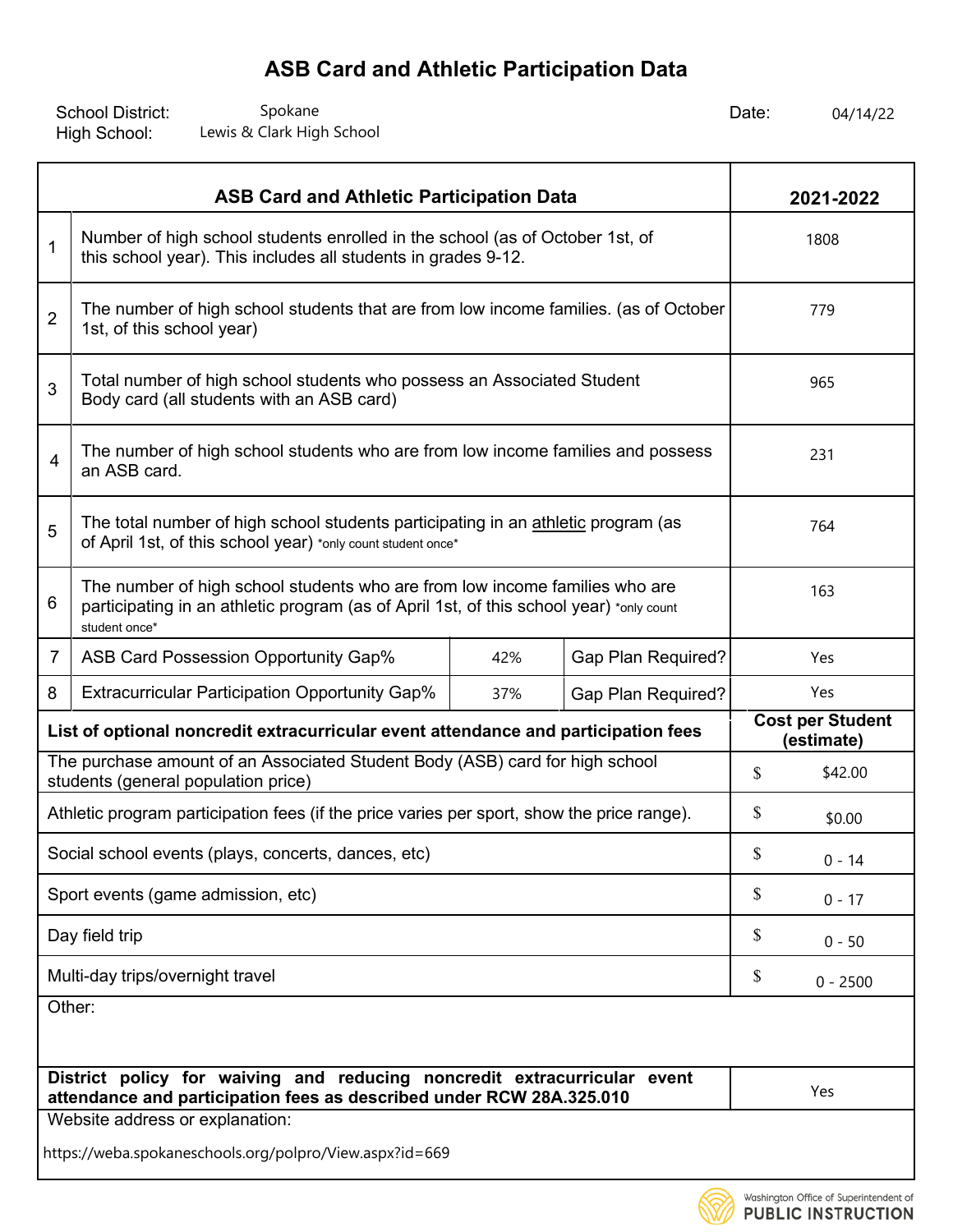School District: Spokane Spokane Spokane and Date: High School: Spokane Spokane Spokane Spokane Spokane Spokane Spokane and the US of the Central High School of the Central High School of the Central High School of the Central High School of the Central High School of the Central High School o

| <b>ASB Card and Athletic Participation Data</b>                                                                                                  |                                                                                                                                                                                         |     |                           | 2021-2022                             |           |  |
|--------------------------------------------------------------------------------------------------------------------------------------------------|-----------------------------------------------------------------------------------------------------------------------------------------------------------------------------------------|-----|---------------------------|---------------------------------------|-----------|--|
| 1                                                                                                                                                | Number of high school students enrolled in the school (as of October 1st, of<br>this school year). This includes all students in grades 9-12.                                           |     |                           |                                       | 1452      |  |
| $\overline{2}$                                                                                                                                   | The number of high school students that are from low income families. (as of October<br>1st, of this school year)                                                                       |     |                           | 902                                   |           |  |
| Total number of high school students who possess an Associated Student<br>3<br>Body card (all students with an ASB card)                         |                                                                                                                                                                                         |     |                           | 590                                   |           |  |
| The number of high school students who are from low income families and possess<br>4<br>an ASB card.                                             |                                                                                                                                                                                         |     |                           | 293                                   |           |  |
| 5                                                                                                                                                | The total number of high school students participating in an athletic program (as<br>of April 1st, of this school year) *only count student once*                                       |     |                           |                                       | 484       |  |
| 6                                                                                                                                                | The number of high school students who are from low income families who are<br>participating in an athletic program (as of April 1st, of this school year) *only count<br>student once* |     |                           |                                       | 210       |  |
| 7                                                                                                                                                | ASB Card Possession Opportunity Gap%                                                                                                                                                    | 22% | <b>Gap Plan Required?</b> | Yes                                   |           |  |
| 8                                                                                                                                                | <b>Extracurricular Participation Opportunity Gap%</b>                                                                                                                                   | 27% | <b>Gap Plan Required?</b> | Yes                                   |           |  |
| List of optional noncredit extracurricular event attendance and participation fees                                                               |                                                                                                                                                                                         |     |                           | <b>Cost per Student</b><br>(estimate) |           |  |
| The purchase amount of an Associated Student Body (ASB) card for high school<br>students (general population price)                              |                                                                                                                                                                                         |     | \$                        | \$42.00                               |           |  |
| Athletic program participation fees (if the price varies per sport, show the price range).                                                       |                                                                                                                                                                                         |     |                           | \$                                    | \$0.00    |  |
| Social school events (plays, concerts, dances, etc)                                                                                              |                                                                                                                                                                                         |     |                           | \$                                    | $0 - 54$  |  |
| Sport events (game admission, etc)                                                                                                               |                                                                                                                                                                                         |     |                           | \$                                    | $0 - 17$  |  |
| Day field trip                                                                                                                                   |                                                                                                                                                                                         |     |                           | \$                                    | $0 - 50$  |  |
| Multi-day trips/overnight travel                                                                                                                 |                                                                                                                                                                                         |     |                           | \$                                    | $0 - 200$ |  |
| Other:                                                                                                                                           |                                                                                                                                                                                         |     |                           |                                       |           |  |
| District policy for waiving and reducing noncredit extracurricular event<br>attendance and participation fees as described under RCW 28A.325.010 |                                                                                                                                                                                         |     |                           | Yes                                   |           |  |
|                                                                                                                                                  | Website address or explanation:                                                                                                                                                         |     |                           |                                       |           |  |
|                                                                                                                                                  | https://weba.spokaneschools.org/polpro/View.aspx?id=669                                                                                                                                 |     |                           |                                       |           |  |

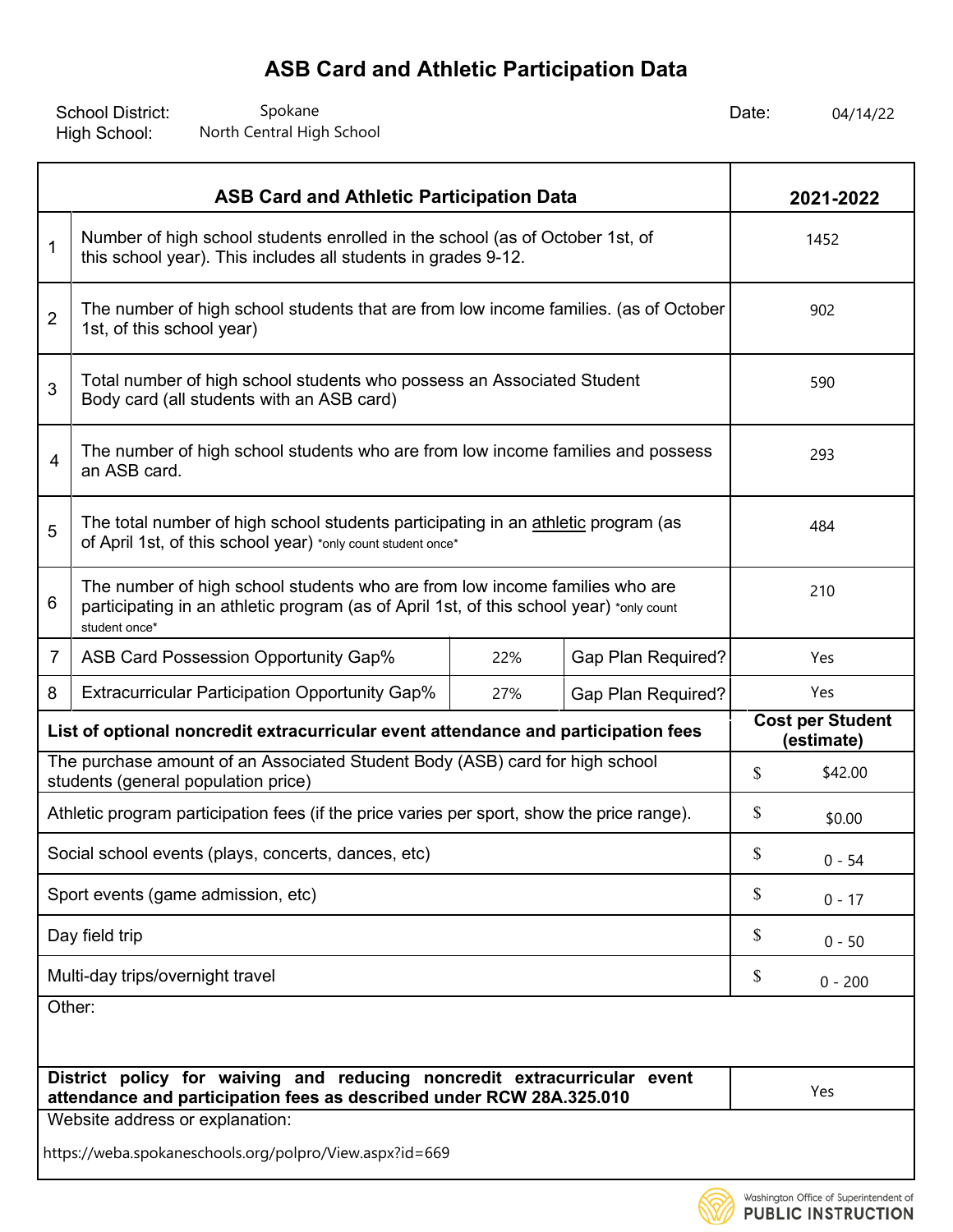| <b>School District:</b> | Spokane            | Date: | 04/14/22 |
|-------------------------|--------------------|-------|----------|
| High School:            | Rogers High School |       |          |

| <b>ASB Card and Athletic Participation Data</b>                                                                                                                                              |                                                                                                                                                   |     |                                       | 2021-2022 |           |  |
|----------------------------------------------------------------------------------------------------------------------------------------------------------------------------------------------|---------------------------------------------------------------------------------------------------------------------------------------------------|-----|---------------------------------------|-----------|-----------|--|
| 1                                                                                                                                                                                            | Number of high school students enrolled in the school (as of October 1st, of<br>this school year). This includes all students in grades 9-12.     |     |                                       |           | 1584      |  |
| $\overline{2}$                                                                                                                                                                               | The number of high school students that are from low income families. (as of October<br>1st, of this school year)                                 |     |                                       | 1376      |           |  |
| Total number of high school students who possess an Associated Student<br>3<br>Body card (all students with an ASB card)                                                                     |                                                                                                                                                   |     |                                       | 675       |           |  |
| The number of high school students who are from low income families and possess<br>4<br>an ASB card.                                                                                         |                                                                                                                                                   |     |                                       | 534       |           |  |
| 5                                                                                                                                                                                            | The total number of high school students participating in an athletic program (as<br>of April 1st, of this school year) *only count student once* |     |                                       |           | 349       |  |
| The number of high school students who are from low income families who are<br>6<br>participating in an athletic program (as of April 1st, of this school year) *only count<br>student once* |                                                                                                                                                   |     |                                       | 267       |           |  |
| 7                                                                                                                                                                                            | ASB Card Possession Opportunity Gap%                                                                                                              | 29% | Gap Plan Required?                    | Yes       |           |  |
| 8                                                                                                                                                                                            | <b>Extracurricular Participation Opportunity Gap%</b>                                                                                             | 20% | Gap Plan Required?                    | Yes       |           |  |
| List of optional noncredit extracurricular event attendance and participation fees                                                                                                           |                                                                                                                                                   |     | <b>Cost per Student</b><br>(estimate) |           |           |  |
| The purchase amount of an Associated Student Body (ASB) card for high school<br>students (general population price)                                                                          |                                                                                                                                                   |     | \$                                    | \$42.00   |           |  |
| Athletic program participation fees (if the price varies per sport, show the price range).                                                                                                   |                                                                                                                                                   |     | \$                                    | \$0.00    |           |  |
| Social school events (plays, concerts, dances, etc)                                                                                                                                          |                                                                                                                                                   |     |                                       | \$        | $0 - 54$  |  |
| Sport events (game admission, etc)                                                                                                                                                           |                                                                                                                                                   |     |                                       | \$        | $0 - 17$  |  |
| Day field trip                                                                                                                                                                               |                                                                                                                                                   |     |                                       | \$        | $0 - 50$  |  |
| Multi-day trips/overnight travel                                                                                                                                                             |                                                                                                                                                   |     |                                       | \$        | $0 - 200$ |  |
| Other:                                                                                                                                                                                       |                                                                                                                                                   |     |                                       |           |           |  |
|                                                                                                                                                                                              |                                                                                                                                                   |     |                                       |           |           |  |
| District policy for waiving and reducing noncredit extracurricular event<br>attendance and participation fees as described under RCW 28A.325.010                                             |                                                                                                                                                   |     |                                       | Yes       |           |  |
| Website address or explanation:                                                                                                                                                              |                                                                                                                                                   |     |                                       |           |           |  |
|                                                                                                                                                                                              | https://weba.spokaneschools.org/polpro/View.aspx?id=669                                                                                           |     |                                       |           |           |  |